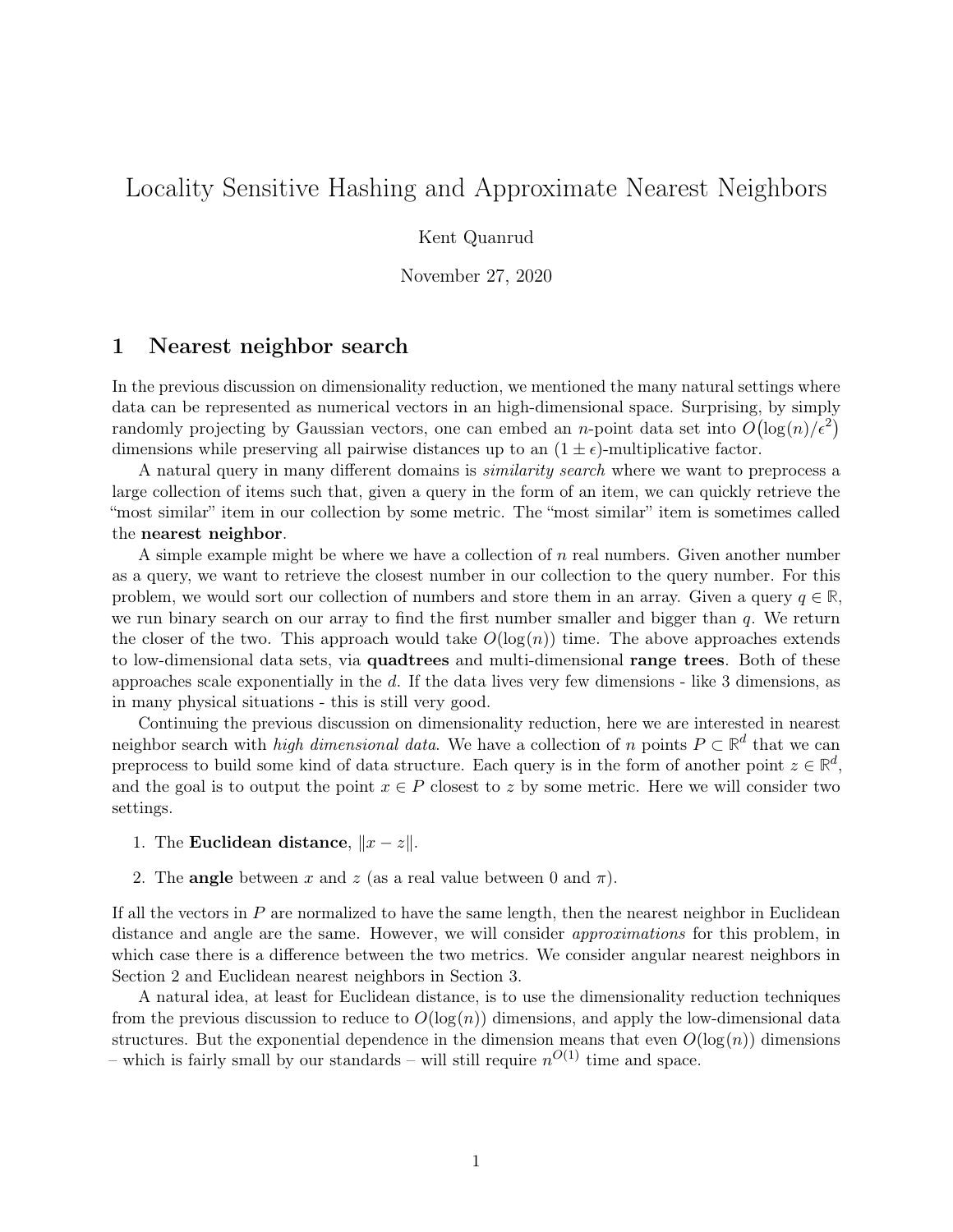From nearest neighbor to close enough. Fix  $\sigma > 1$ . Enumerating distances to the nearest neighbor by powers of  $\sigma$  allows us to reduce to the following problem with only logarithmic overhead:

Let a target distance  $r > 0$  be fixed. Given a query point z, either output a point at distance  $\leq \sigma r$ , or declare that all points have distance  $\geq r$ .

It also suffices, up to logarithmic factors, to succeed with constant probability. We can amplify to high probability with repetition.

When hash collisions are good. The algorithms we develop are based on hashing, although the intuition is the opposite of previous discussions on hashing. Previously, in applications such as heavy hitters and hash tables, hashing was used to randomly *spread out* the elements. Here, we will design hash functions where closer points are *more likely to collide*. This technique is called **locality** sensitive hashing  $[1]$ <sup>[1](#page-0-0)</sup>. The high level strategy is to build a hash table over all the input set P using locality sensitive hash functions. Given a query point  $z$ , we hash  $z$  and hope to find the nearest neighbor in the same hash bucket. In the algorithms we discuss, this algorithm will only succeed with limited probability. We amplify by building many such hash tables independently. On a query point  $z$ , we hash  $z$  into all of the hash tables, and return the first point we find that is close enough.

# <span id="page-1-0"></span>2 Locality Sensitive Hashing for Angles

We consider the setting of *angular distance*, which is commonly used when the point set  $P$  lies on the hypersphere  $\mathbb{S}^{d-1} = \left\{ x \in \mathbb{R}^d : ||x|| = 1 \right\}$ . In this case a common measure of distance is the *angle* between points. For two points x and y, let  $\angle(x, y) \in [0, \pi]$  denote the angle between the points x and y between 0 and  $\pi$ . We may assume that all the points in our data set P, as well as any query point, is normalized to lie on  $\mathbb{S}^{d-1}$ . We describe an LSH scheme due to [\[2\]](#page-7-1).

Let  $\theta \in [0, \pi]$  be a fixed angle. In this discussion, given a query point y, our goal is to either output a point  $x \in P$  with  $\angle(x, y) \leq 4\theta$ , or decide that there are no points  $x \in P$  with  $\angle(x, y) \leq \theta$ .

Let  $k \in \mathbb{N}$  be a parameter TBD. We will generate a k-ary hash function  $h: \mathbb{S}^{d-1} \to \{-1,1\}^k$ where each coordinate is generated by splitting  $\mathbb{S}^{d-1}$  in half along a random hyperplane. For each coordinate  $i \in [k]$ , let  $g_i \sim \mathcal{N}^d$  be a random Gaussian vector. We define a hash function  $h: \mathbb{S}^{d-1} \to \{-1,1\}^k$  by

$$
h_i(x) = \text{sign}(\langle g_i, x \rangle)
$$

for each coordinate i.

We will leverage the following fact that is entirely based on the rotational invariance of  $\mathcal{N}^d$ .

Lemma 1. Let  $x, y \in P$ , and let  $g \sim \mathcal{N}$ .

$$
P[sign(\langle g, x \rangle) \neq sign(\langle g, y \rangle)] = \frac{\angle(x, y)}{\pi}.
$$

*Proof.* Recall that  $\mathcal{N}^d$  is *rotationally symmetric*. Rotating, we may assuming that  $x$  and  $y$  are spanned by the first two coordinates, and consider the simpler (to visualize) setting where  $x, y \in \mathbb{R}^2$  and  $g \sim \mathcal{N}^2$ , as on the right.



<sup>&</sup>lt;sup>1</sup>Here the author would like to propose the term *clashing*.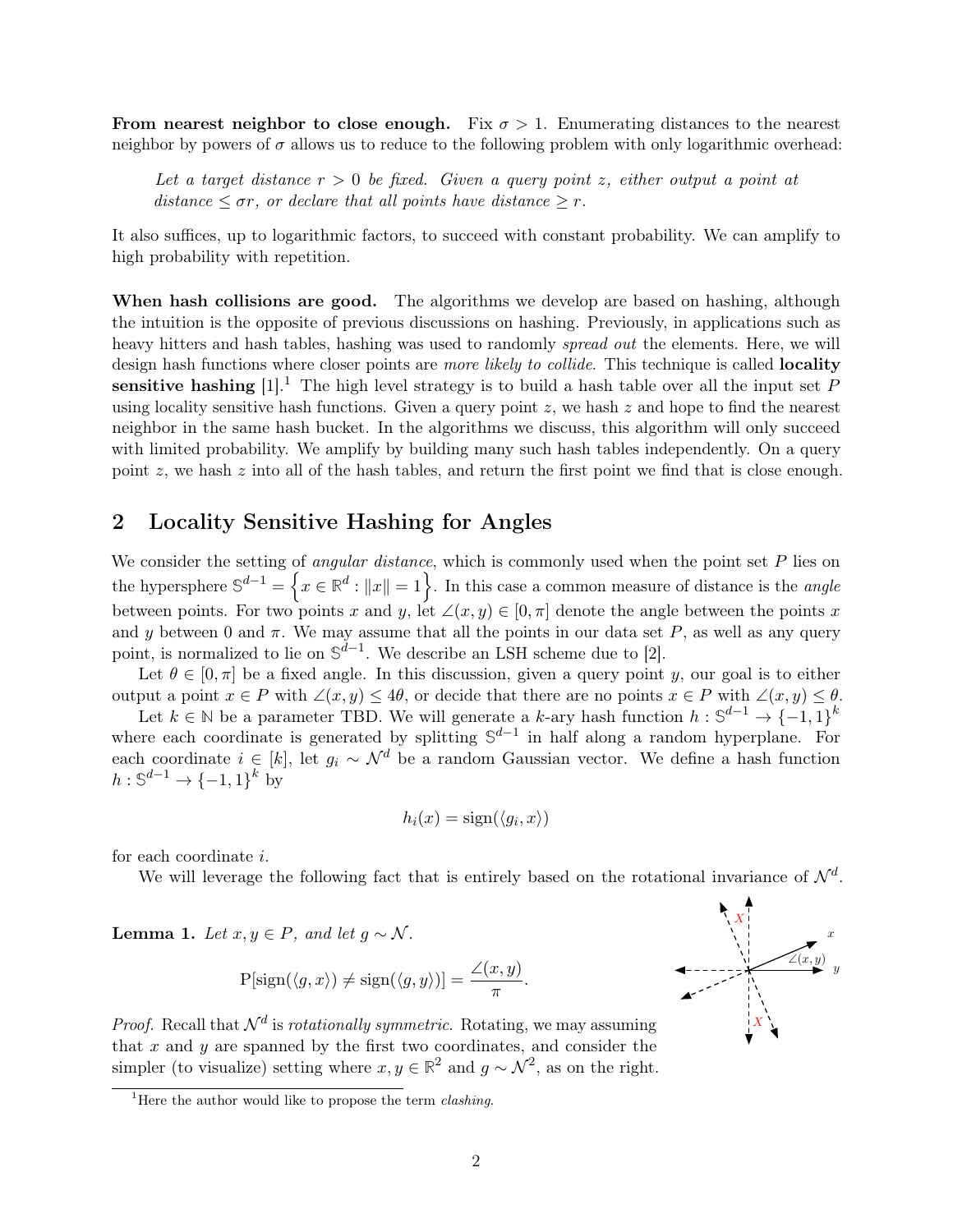We are particularly interested in the angle of the random vector g. Since  $\mathcal{N}^2$  is rotationally symmetric, it is equally likely to take any particular angle with equal probability. Out of a total of  $2\pi$ , there are two regions of angle  $\angle(x, y)$  in which sign( $\langle g, x \rangle$ )  $\neq$  sign( $\langle g, y \rangle$ ), here marked with a  $\text{red } X$ .

Now, let 
$$
k = \frac{\pi \log(n)}{2\theta}
$$
. If  $\angle(x, y) < \theta$ , then  

$$
P[h(x) = h(y)] = \left(1 - \frac{\angle(x, y)}{\pi}\right)^k \approx e^{-\frac{\angle(x, y)}{\pi}k} = e^{-\log(n)/2} = \frac{1}{\sqrt{n}}.
$$

On the other hand, if  $\angle(x, y) > 2\theta$ , then

$$
P[h(x) = h(y)] = \left(1 - \frac{\angle(x, y)}{\pi}\right)^k \le e^{-\angle(x, y)k/\pi} \le e^{-\log(n)} = \frac{1}{n}.
$$

Thus, when querying a point  $y$ :

- 1. If there is a point  $x \in P$  with  $\angle(x, y) \leq \theta$ , then it will collide with probability (approximately)  $\geq 1/\sqrt{n}$ .
- 2. We expect to collide with at most 1 point  $x \in P$  such that  $\angle(x, y) \geq 2\theta$ .

If we repeat the experiment  $O(\sqrt{n}\log(n))$  times, then with high probability we will find a close neighbor if one exists. The query time is  $O(d\sqrt{n}\log(n))$  in expectation, because each time we expect 1 "junk" neighbor on average.

**Theorem 2.** With  $O(dn^{3/2} \text{polylog}(n))$  preprocessing time and space, one can query for 2- $\emph{approximate nearest neighbors } w/r/t \emph{ angular distance in } O(d)$ √  $\overline{n}$  polylog $(n)$ ) expected randomized time and with high probability.

# <span id="page-2-0"></span>3 Locality Sensitive Hashing for Euclidean Distance

We now consider  $\sigma$ -approximate nearest neighbors in Euclidean metrics, for fixed  $\sigma > 1$ . As mentioned above, it suffices to consider the simpler setting where there is a fixed target distance r. We want to preprocess a set of n points  $P \subseteq \mathbb{R}^d$  as to quickly answer the following query with constant probability of success:

Given a query point  $z \in \mathbb{R}^d$ , either find a point  $x \in P$  with  $||x - z|| \leq \sigma r$ , or declare that there are no points  $x \in P$  with  $||x - z|| \leq r$ .

Our goal is to develop a locality-sensitive hash function<sup>[2](#page-0-0)</sup>  $h: \mathbb{R}^d \to \mathbb{Z}^k$  for Euclidean distance. We will design h such that the collision probobilities of two points  $x, y \in \mathbb{R}^d$  depend only on the ratio  $||x - y||$  to r. Therefore, we can also rescale and assume that r = 1.

Given a query point  $z \in \mathbb{R}^d$ , either find a point  $x \in P$  with  $||x - z|| \leq \sigma$ , or declare that there are no points  $x \in P$  with  $||x - z|| \leq 1$ .

 $2a$  clash function?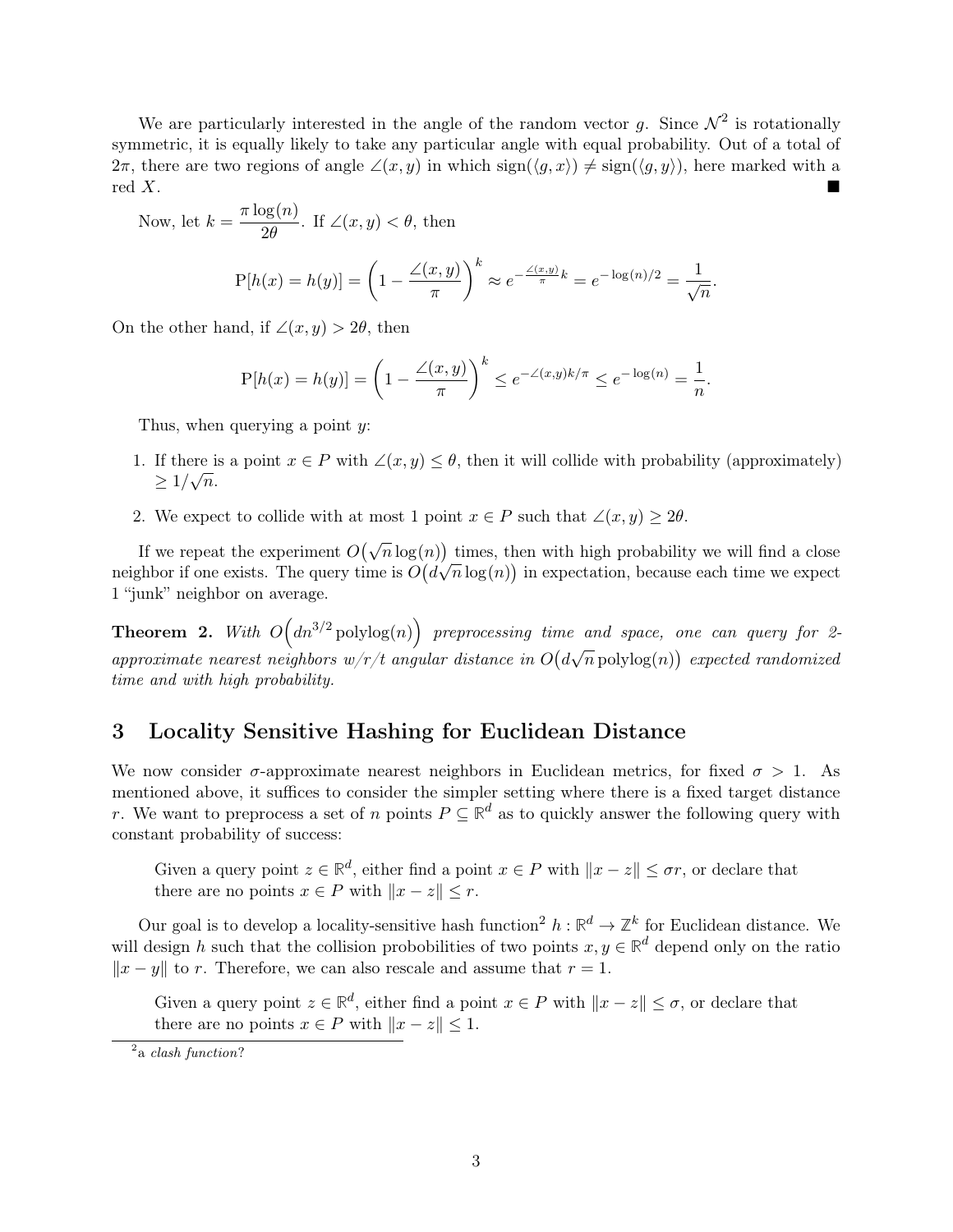#### <span id="page-3-1"></span>3.1 Random line embeddings and buckets

In this section, we first define a hash function  $h : \mathbb{R}^d \to \mathbb{Z}$  that outputs a single hash code. Later we will consider a k-coordinate hash where each coordinate is an independent copy of the single coordinate hash we consider here.

We define  $h: \mathbb{R}^d \to \mathbb{Z}$  by the function

$$
h(x) = \lfloor \langle g, x \rangle + \alpha \rfloor,
$$

where  $g \sim \mathcal{N}^d$  and  $\alpha \in [0,1]$  uniformly at random. Geometrically, we can interpret  $h(x)$  as randomly projecting x onto a line, and then bucketing the points in intervals of length 1. The random value  $\alpha \in [0, 1]$  translates the buckets randomly.



Lemma 3. Let  $x, y \in \mathbb{R}^d$ .

$$
P[h(x) = h(y) | g] = \max\{0, 1 - |\langle x - y, g \rangle|\}.
$$

*Proof.* Once the Gaussian is fixed, so are the coordinates  $\langle g, x \rangle$  and  $\langle g, y \rangle$  on the line. We have  $h(x) \neq h(y)$  iff a randomly shifted divider (determined by  $\alpha$ ) falls between  $\langle q, x \rangle$  and  $\langle q, y \rangle$ . If  $|\langle g, x \rangle - \langle g, y \rangle| \ge 1$ , this this always happens. Otherwise, it happens with probability  $|\langle g, x \rangle - \langle g, y \rangle|$ .  $\blacksquare$ 

<span id="page-3-0"></span>**Lemma 4.** Let  $x, y \in \mathbb{R}^d$ , and let  $f(t)$  be the density function of the standard Gaussian N.

$$
P[h(x) = h(y)] = 2 \int_0^1 f(||x - y||t)(1 - t)
$$

*Proof.* Recall that  $\langle x - y, g \rangle \sim \mathcal{N}(0, \sigma^2)$ . In particular,  $\langle x - y, g \rangle$  has density function  $f(\sigma t)$ , and  $|\langle x - y, g \rangle|$  has density function  $2f(\sigma t)$ . We have

$$
P[h(x) = h(y)] = 2 \int_0^1 P[h(x) = h(y) | |\langle g, x - y \rangle| = t] f(||x - y||t) dt
$$
  
= 
$$
2 \int_0^1 (1 - t) f(||x - y||t) dt,
$$

as desired.

**Remark 5.** The collision probability obtained in [Lemma 4](#page-3-0) is a function of  $\sigma$ , which is the ratio between  $||x - y||$  and the target distance (here normalized to 1). This justifies our normalization. Note also that  $P[h(x) = h(y)]$  is decreasing in  $||x - y||$ .

[Lemma 4](#page-3-0) derives the exact probability of a collision of two points x and y as a function of the distance between  $||x - y||$ . Let us compare the probabilities of a "close" pair of points, with  $||x - y|| \leq 1$ , and a far pair of points, with  $||x - y|| \geq \sigma$ . Let

$$
p = 2\int_0^1 (1-t)f(t) dt
$$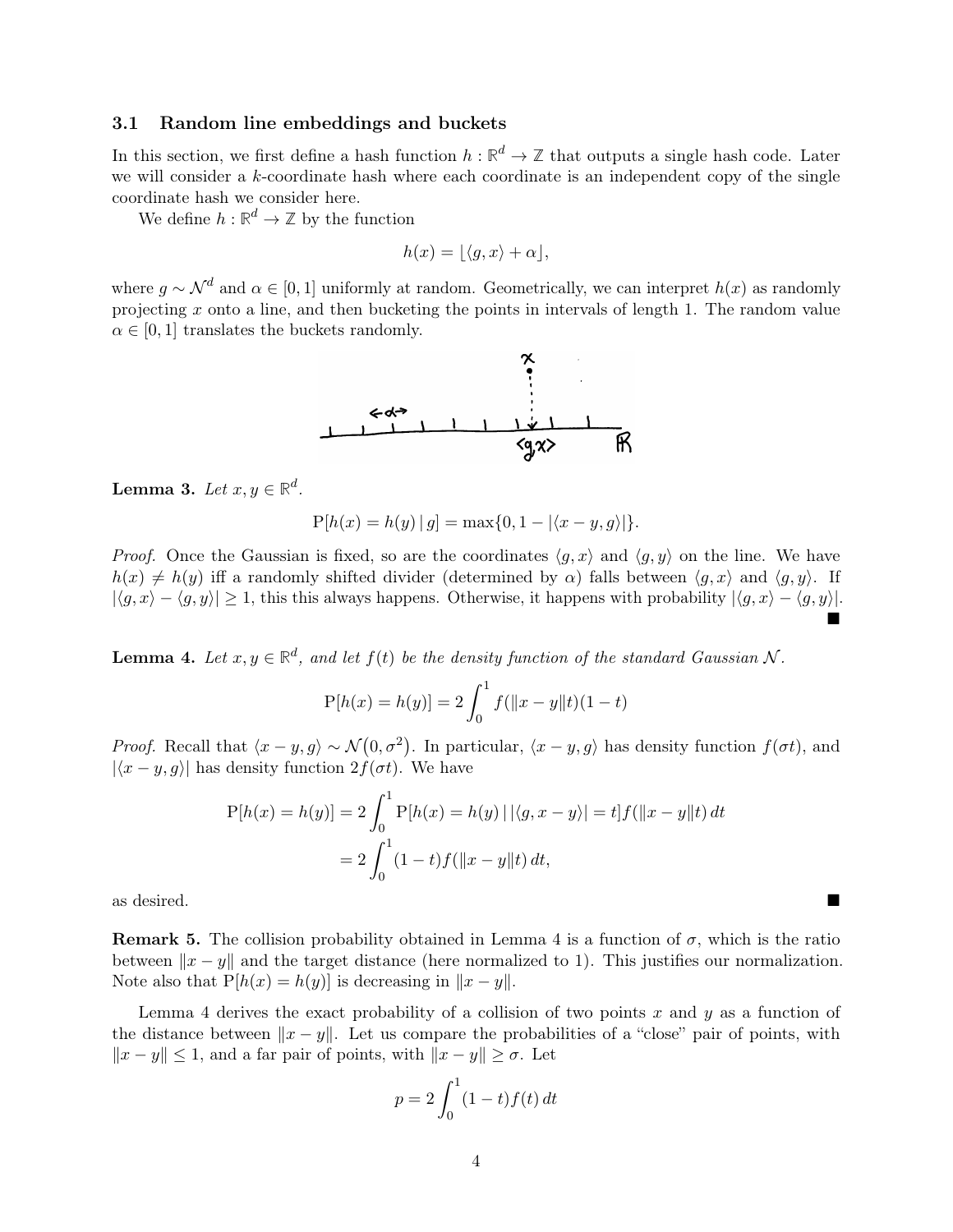be a lower bound on the collision probability when  $||x - y|| \leq 1$ . Let

$$
q = 2 \int_0^1 (1 - t) f(\sigma t) dt
$$

be an upper bound on the collision probability when  $||x - y|| \ge \sigma$ . We note that p is a fixed constant, about .368746....

Since  $f(\sigma t)$  is decreasing in  $\sigma$ ,  $p > q$ . That is, close points are more likely to collide then far points. To what extent? It turns out that the gap is not enough to simply use  $h$  as a locality sensitive hash function. But we can remedy this simply by amplification, as follows.

#### 3.2 Amplifying the gap

Let  $k \in \mathbb{N}$  be a parameter TBD. We define a hash function

$$
h:\mathbb{R}^d\to\mathbb{R}^k
$$

by defining each coordinate  $h_i(x)$  according to the single-coordinate hash function in [Section 3.1;](#page-3-1) namely, as

$$
h_i(x) = \lfloor \langle g_i, x \rangle + \alpha_i \rfloor
$$

where  $g_i \sim \mathcal{N}$  and  $\alpha_i \in [0, 1]$  uniformly at random.

For any two points  $x$  and  $y$ , by [Lemma 4,](#page-3-0) we have

$$
P[h(x) = h(y)] = \left(2 \int_0^1 (1-t)f(||x-y||t) dt\right)^k.
$$

In particular, recalling the values of  $p$  and  $q$  as above, we have

$$
P[h(x) = h(y)] \ge p^k
$$
 when  $||x - y|| \le 1$ 

and

$$
P[h(x) = h(y)] \le q^k \text{ when } ||x - y|| \ge \sigma.
$$

Now, k decreases both  $p^k$  and  $q^k$  decreases which is both good and bad. As  $p^k$  decreases, so do the odds of finding a near neighbor when we hash. We will need to rebuild the data structure  $\ell = 1/p^k$  times to be able to find a good neighbor with constant probability, which is expensive.<sup>[3](#page-0-0)</sup> On the other hand, as  $q^k$  decreases, the number of hash collisions with bad points also reduces. Ultimately, the algorithm pays a running time proportional to the total number of bad collisions as it scans the lists in the hash bucket as it searches for a good quantity. Overall, the ratio  $(q/p)^k$ decreases, so to at least some extent  $k$  is useful.

Ultimately, the quantity we want to minimize is

$$
k\left(\frac{1}{p}\right)^k + \left(\frac{q}{p}\right)^k n.
$$

$$
\left(1 - p^k\right)^{\ell} \approx e^{-p^k \ell}.
$$

<sup>&</sup>lt;sup>3</sup>Indeed, the probability of failing to find the good neighbor in each of  $\ell$  constructions, each of which has k hash coordinates, is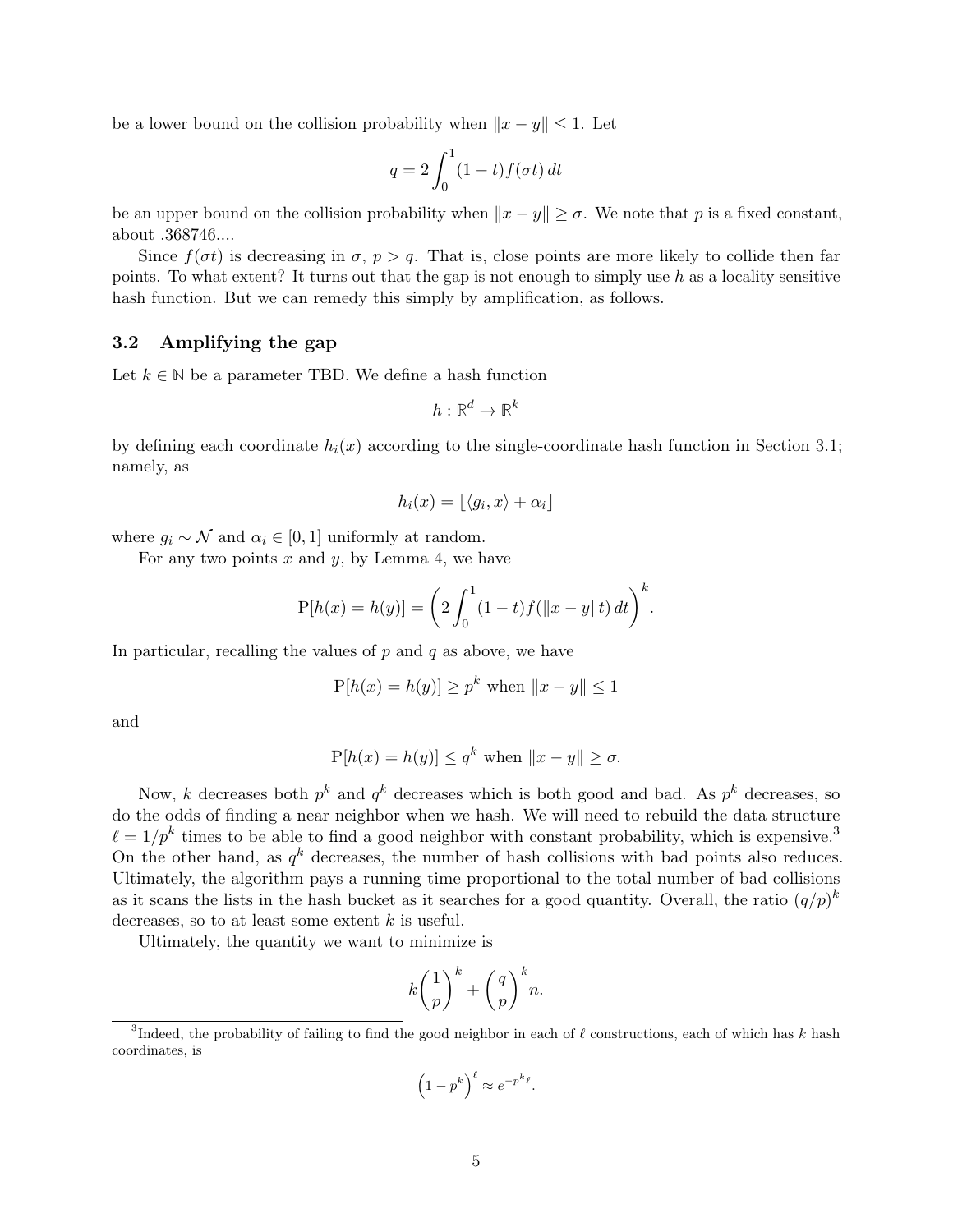The  $(1/p)^k$  term represents having the compute  $\ell = (1/p)^k$  hash codes. The  $\left(\frac{q}{q}\right)$ p  $\bigg\}^k n$  represents the expected number of hash collisions across all  $\ell$  instances with bad elements. The above quantity models the running time up to an additional factor of  $d$ , incurred from either hashing the query point or comparing the distance between the query point and a point in the same hash bucket. We can rewrite the above as

$$
\left(\frac{1}{p}\right)^k \left(k + q^k n\right).
$$

Choose  $k = \log(1/n)/\log(q) = \log(n)/\log(1/q)$ . Then  $q^k n = 1$ , and

$$
k\left(\frac{1}{p}\right)^k = \frac{\log(n)}{\log(1/q)} n^{\log(1/p)/\log(1/q)}.
$$

Consider the exponent  $\log(1/p)/\log(1/q)$ : since  $p > q$ , this quantity is less then 1. In fact, one can show that it is about  $1/1 + \epsilon$ .

**Theorem 6.** One can compute an  $(1 + \epsilon)$ -approximate nearest neighbor  $w/r/t$  Euclidean distance with high probability in  $\tilde{O}(n^{\rho(\sigma)})$  randomized time, where

$$
\rho(\sigma) = \frac{\log(1/p)}{\log(1/q)}, \qquad p = 2 \int_0^1 (1-t) f(t) dt \approx .368746, \qquad q = 2 \int_0^1 (1-t) f(\sigma t) dt,
$$

and  $f(t) = e^{-t^2/2}$ √  $2\pi$  is the density function of the standard Gaussian.

Below, we show that for  $\sigma^2 \leq 1.6$ , we have

$$
\rho(\sigma) \le 1/\sigma^2.
$$

#### 3.3 Analyzing  $\rho(\sigma)$

For any fixed value of  $\sigma > 1$ , one can run a numerical computation to get an accurate estimate of  $\rho(\sigma)$ . See for example [\[3\]](#page-7-2). Below, we analyze  $\rho(\sigma)$  and obtain some upper bounds on  $\rho$ . While these bounds are of course not as tight as a computer simulation, they reveal some intuition for how the value of  $\rho(\sigma)$  varies with  $\sigma$ .

<span id="page-5-0"></span>**Lemma 7.** Suppose  $\sigma^2 = 1 + \epsilon$  for  $\epsilon \in (0, 1)$ . Then

$$
q \ge (1 - \epsilon)^2 p.
$$

In particular,

$$
\rho(\sigma) \ge \frac{\log(1/p)}{\log(1/p) - 2\log(1-\epsilon)}.
$$

Proof. We have

$$
\sqrt{2\pi}(p-q) = \int_0^1 (1-t) \left( e^{-t^2/2} - e^{-\sigma^2 t^2/2} \right)
$$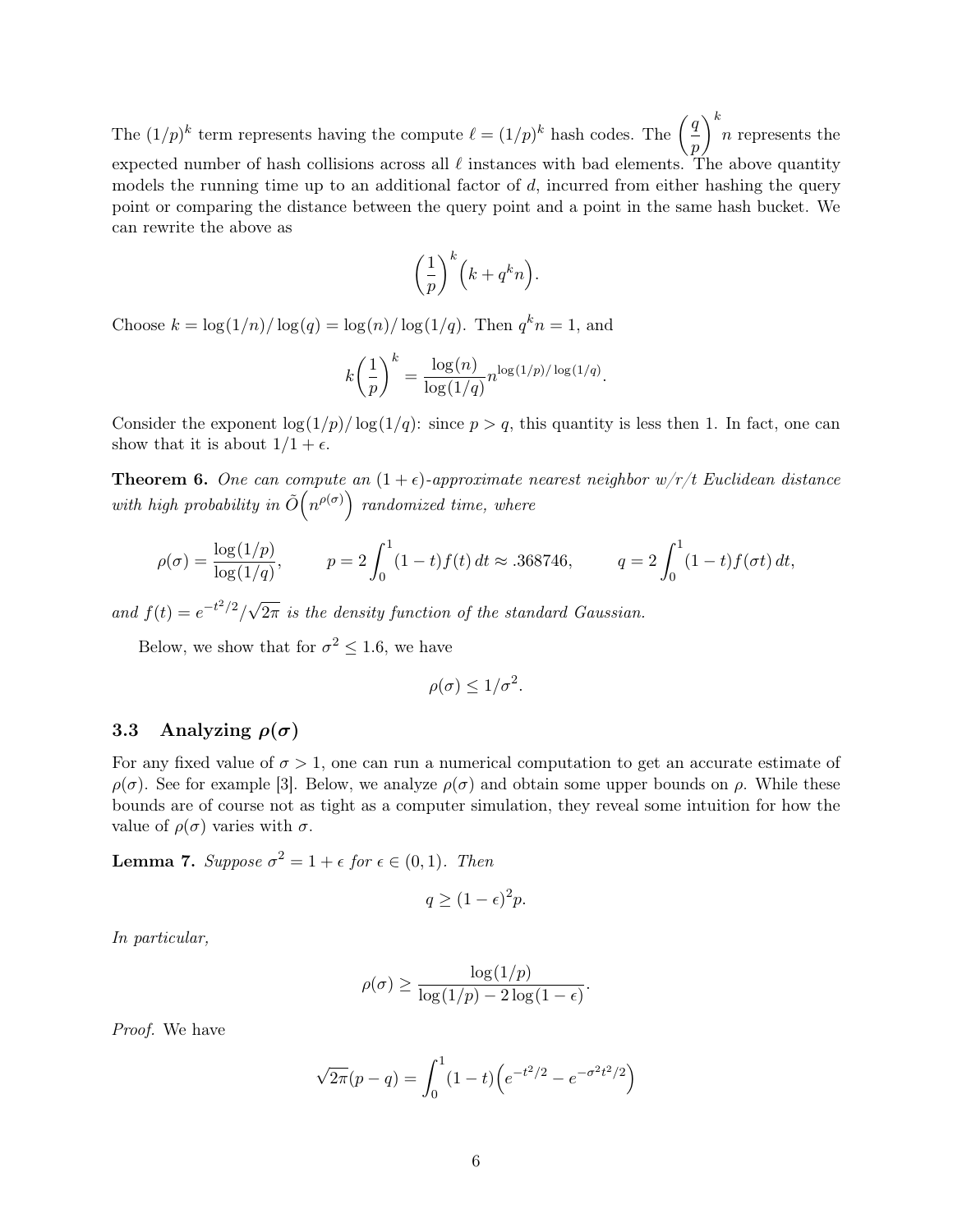Say  $\sigma^2 = (1 + \epsilon)$  with  $\epsilon$  sufficiently small. Then for all  $t \in [0, 1]$ , we have

$$
e^{-t^2/2} - e^{-(1-\epsilon)t^2/2} = e^{-t^2/2} \left( 1 - e^{-\epsilon t^2/2} \right) = e^{-t^2/2} \left( \epsilon t^2/2 - \left( \epsilon t^2/2 \right)^2/2 \right) \le \epsilon (1-\epsilon) e^{-t^2/2}.
$$

Thus

$$
\int_0^1 (1-t) \left( e^{-t^2/2} - e^{-t^2/2\sigma^2} \right) dt \le \epsilon (1-\epsilon) \int_0^1 (1-t) e^{-t^2/2} dt
$$
  
=  $\epsilon (1-\epsilon) \sqrt{2\pi} p$ .

Thus

$$
\sqrt{2\pi}(p-q) \le \epsilon (1-\epsilon)\sqrt{2\pi}p;
$$

in turn;

$$
(1 - \epsilon)^2 p \le q.
$$

Е

**Lemma 8.** Let  $\sigma^2 \le 1.6$ . Then

$$
\rho(\sigma) \leq \frac{1}{\sigma^2}.
$$

*Proof.* We continue from the conclusion of [Lemma 7](#page-5-0) with  $\epsilon = \sigma^2 - 1$ . One can directly compute that log(1/p) is a constant, about (and slightly greater than) .77. On the other hand,  $\log(1 - \epsilon) \approx -\epsilon$ for small  $\epsilon$ ; in particular,  $-2\log(1-\epsilon) \geq -\log(1/p)\epsilon$  for  $\epsilon \leq .6$ . Thus

$$
\rho(\sigma) \le \frac{\log(1/p)}{\log(1/p) - 2\log(1-\epsilon)} \le \frac{\log(1/p)}{(1+\epsilon)\log(1/p)} = \frac{1}{1+\epsilon} = \frac{1}{\sigma^2}.
$$

## 4 Exercises

**Exercise 1.** In this exercise, we will develop a 2-approximation LSH scheme for bit strings  $s \in \{0,1\}^d$ of a fixed length  $d$  w/r/t Hamming distance. The Hamming distance between two strings  $s, t \in \{0, 1\}^d$ this fraction of coordinates in which they differ:

$$
(\text{Hamming})(s,t) = \frac{|\{i \in [d] : s_i \neq t_i\}|}{d}.
$$

Of course one can treat bit strings as vectors in  $\mathbb{R}^d$  where the Hamming distance coincides with the Euclidean distance squared. Here we explore an alternative approach.

1. Consider the randomly constructed hash functinon  $h: \{0,1\}^d \to \{0,1\}$  defined by

$$
h(x)=x_i,
$$

where  $i \in [d]$  is sampled uniformly at random. For two points  $s, t \in \{0,1\}^d$ , what is  $P[h(s) = h(t)]$ , as a function of the Hamming distance between s and t?